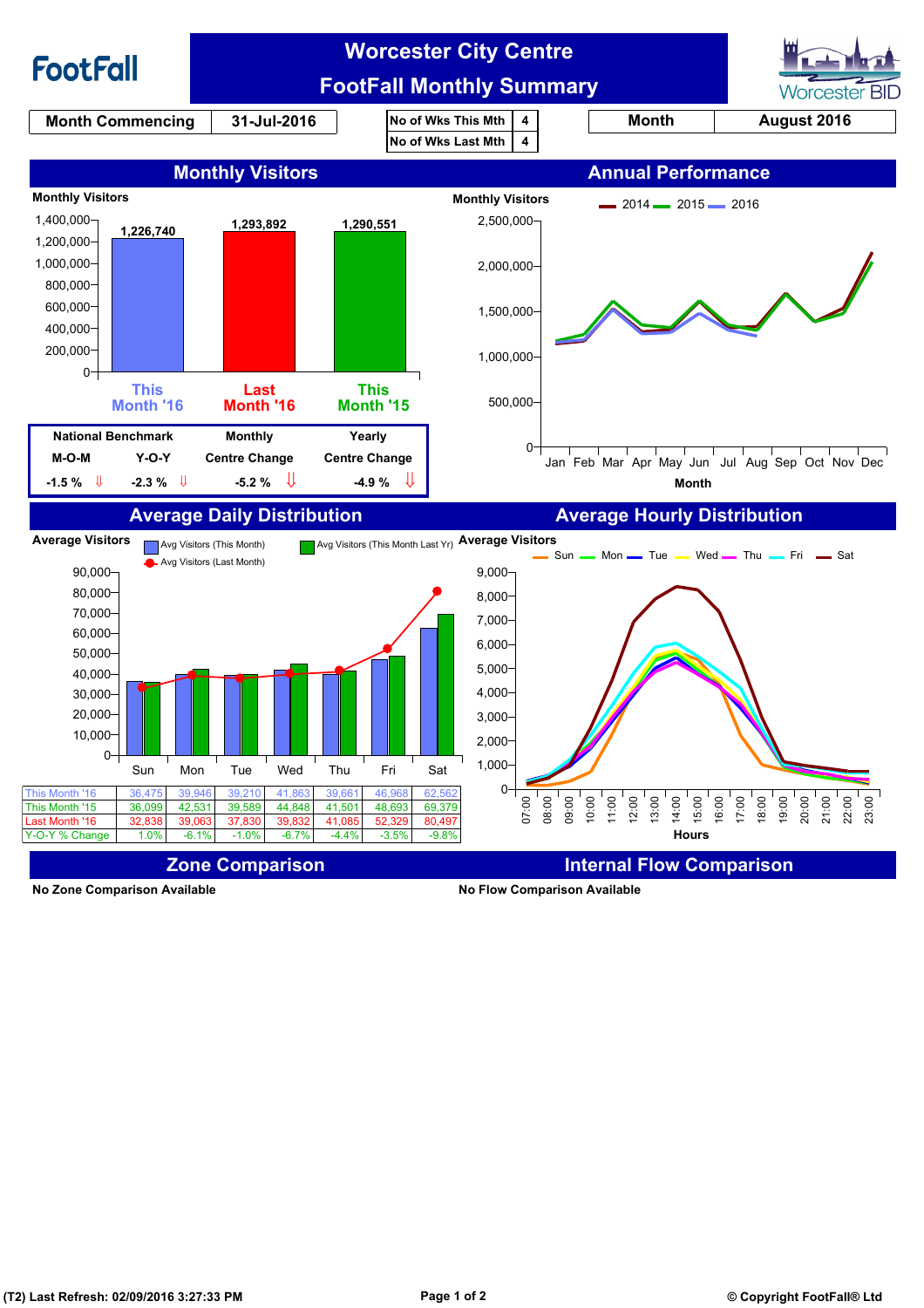

#### **FootFall by Entrance**

# Broad St (Specsaves) ( 32.38 % ) Dorothy Perkins ( 17.07 % ) High St (M and S) ( 38.38 % ) Pump Street ( 12.17 % )

**Monthly Visitors**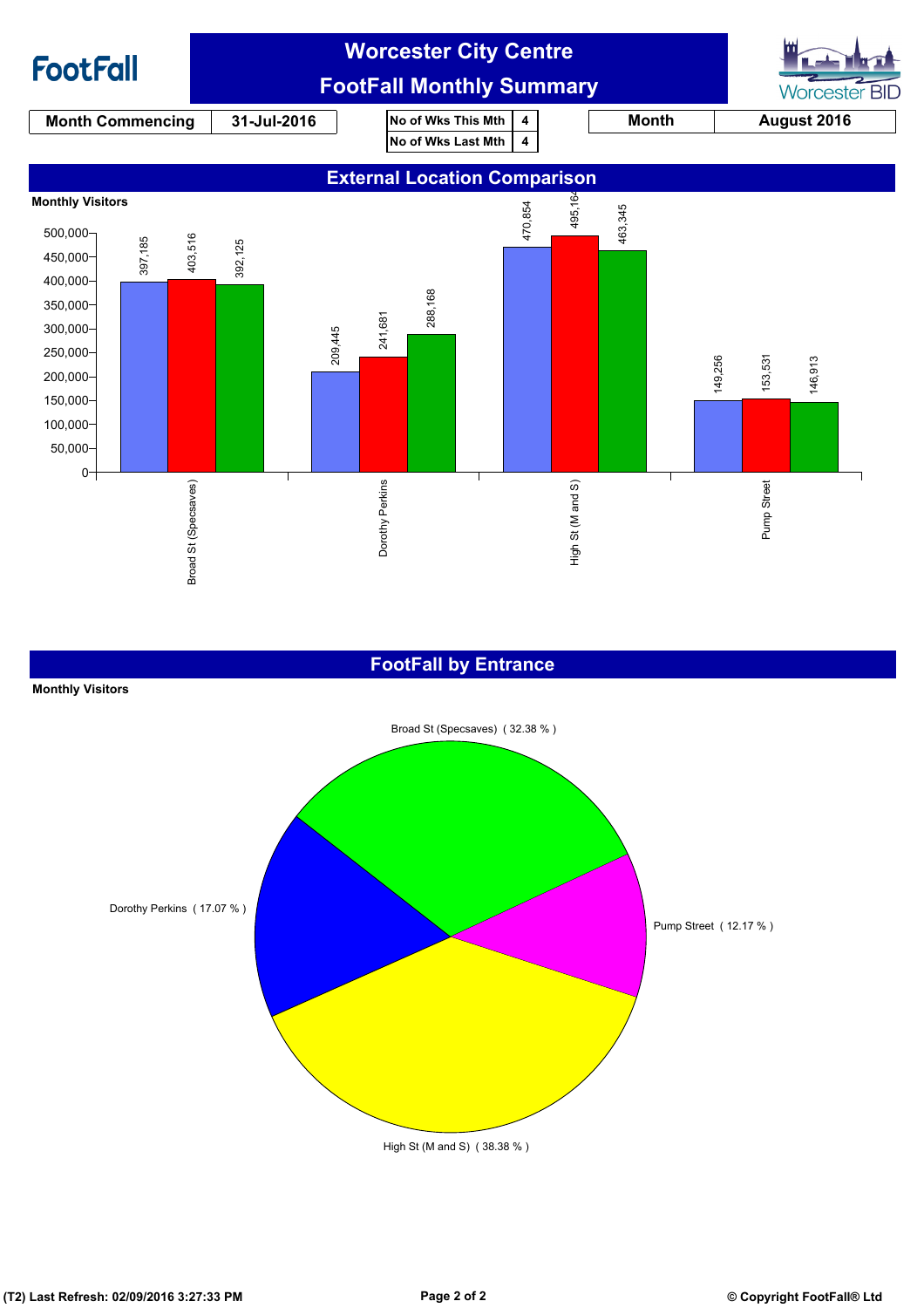

**W/C**

## **Worcester City Centre FootFall Monthly Summary**



**Month Commencing 31-Jul-2016 Month 1 August 2016** 

**Weather**

#### **No weather information available**

### **Management Highlights**

| 31-Jul-2016 | Sun | <b>City Centre Events &amp; Promotions</b> | <b>Worcester Foodie Festival</b>                              |
|-------------|-----|--------------------------------------------|---------------------------------------------------------------|
|             |     | <b>City Centre Markets</b>                 | LSD Promotions - Up Market - Riverside                        |
|             |     | <b>Local Sporting Event</b>                | WCC - Rapids -vs- Lancashire Lightning                        |
|             |     | School Holidays                            | Public and Private Summer holiday                             |
|             | Mon | School Holidays                            | Public and Private Summer holiday                             |
|             | Tue | School Holidays                            | Public and Private Summer holiday                             |
|             | Wed | School Holidays                            | Public and Private Summer holiday                             |
|             | Thu | City Centre Events & Promotions            | CAMRA Beer, Cider & Perry Festival - Worcester Race Course    |
|             |     | School Holidays                            | Public and Private Summer holiday                             |
|             | Fri | City Centre Events & Promotions            | CAMRA Beer, Cider & Perry Festival - Worcester Race Course    |
|             |     | School Holidays                            | Public and Private Summer holiday                             |
|             | Sat | City Centre Events & Promotions            | CAMRA Beer, Cider & Perry Festival - Worcester Race Course    |
|             |     | <b>City Centre Markets</b>                 | LSD Promotions Up-Market - Saturday High St. Sunday Riverside |
|             |     | School Holidays                            | Public and Private Summer holiday                             |
| 07-Aug-2016 | Sun | <b>City Centre Markets</b>                 | LSD Promotions Up-Market - Saturday High St. Sunday Riverside |
|             |     | School Holidays                            | Public and Private Summer holiday                             |
|             | Mon | School Holidays                            | Public and Private Summer holiday                             |
|             | Tue | School Holidays                            | Public and Private Summer holiday                             |
|             | Wed | School Holidays                            | Public and Private Summer holiday                             |
|             | Thu | <b>Local Sporting Event</b>                | Worcester Race Course - Summer Afternoon Racing               |
|             |     | School Holidays                            | Public and Private Summer holiday                             |
|             | Fri | School Holidays                            | Public and Private Summer holiday                             |
|             | Sat | <b>City Centre Events &amp; Promotions</b> | <b>Worcester Festival</b>                                     |
|             |     | <b>City Centre Markets</b>                 | LSD Promotions Up-Market - Saturday High St. Sunday Riverside |
|             |     | <b>Local Sporting Event</b>                | WCC - Worcestershire -vs- Glamorgan (11.00)                   |
|             |     | School Holidays                            | Public and Private Summer holiday                             |